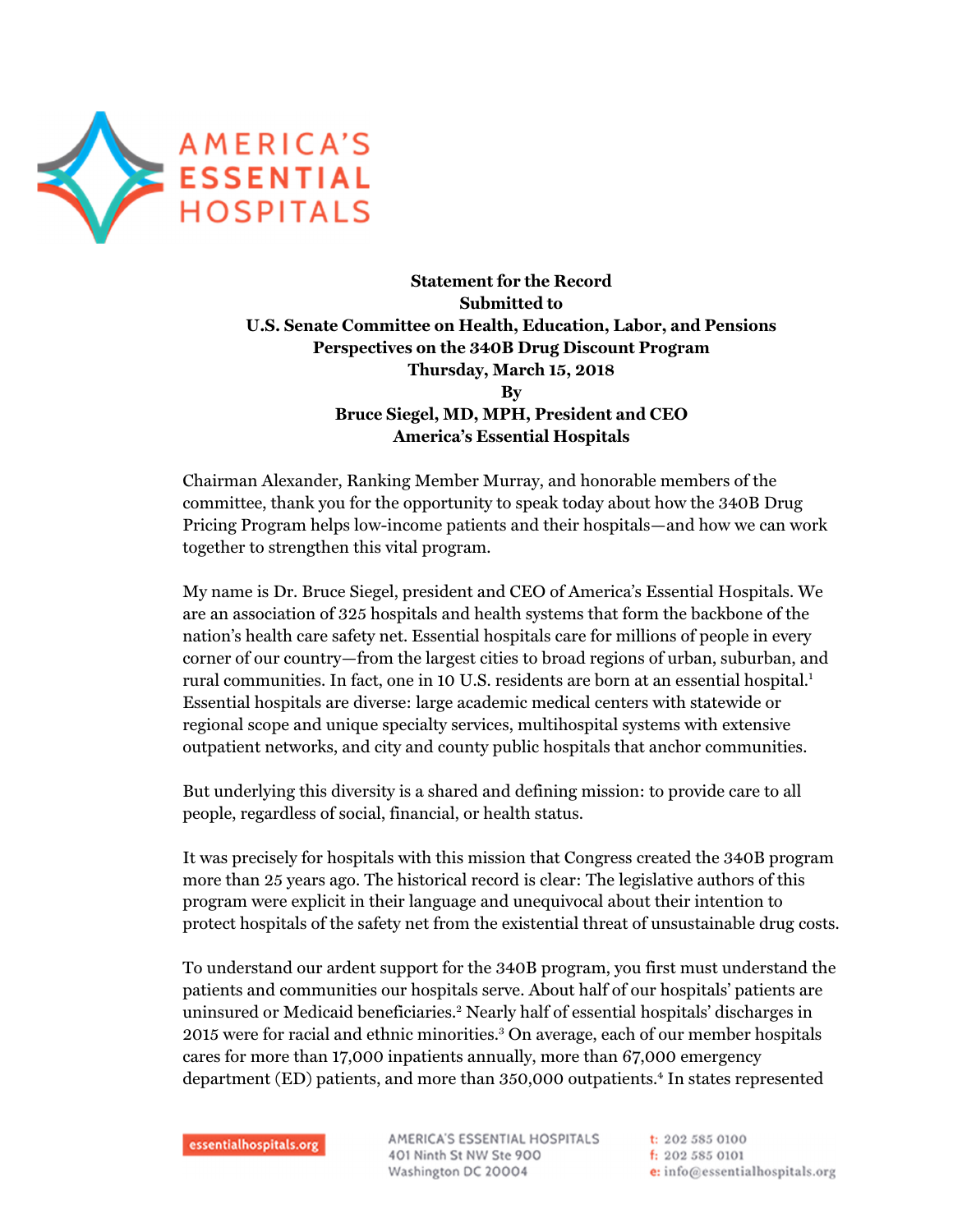by HELP Committee members, our hospitals saw 1.3 million inpatient discharges, 4.9 million ED visits, and 28 million non-emergency outpatient visits in 2016. In the context of 340B, it is important to note hospital outpatient clinic patients are nearly four times as likely as those treated at physician offices to be Medicaid, self-pay, or charity care patients, and almost twice as likely to live in high-poverty communities.<sup>5</sup>

The communities our hospitals serve are no less disadvantaged. They are home to an estimated 4.6 million families living below the federal poverty line and more than 21.5 million individuals without health insurance.<sup>6</sup> Social determinants of poor health also loom large: Federal data show essential hospitals serve communities where more than 275,000 individuals struggle with homelessness and 8.5 million people have only limited access to healthful food.7

Essential hospitals work diligently not only to care for patients who face financial hardships, but also to help everyone in the community overcome social and economic factors that contribute to poor health. For example, they provide medical respite programs for the homeless and, for those living in hunger, food pantries, community gardens, and meal delivery services. Typically, they do these things on their own dime.

This dedication to mission and to reaching beyond their walls requires essential hospitals to commit resources always in short supply. Our hospitals operate with a margin of only 3.2 percent, less than half that of other U.S. hospitals.<sup>8</sup> Many barely break even, and in many states—Colorado, Indiana, Louisiana, Utah, and Washington, for example—they operate at a loss. Our 325 hospitals represent only about 6 percent of all U.S. hospitals but bear nearly 17 percent, or about \$6 billion, of the nation's uncompensated care.9 Our average member sustains about \$61 million annually in uncompensated care—more than eight times that of other U.S. hospitals.10

Wide gaps often exist between those average uncompensated care costs and 340B savings at these hospitals. In Tennessee, for example, Regional One Health, in Memphis, reports uncompensated care costs eight times greater than its 340B savings. Grady Health System, in Atlanta, reported more than \$174 million in unreimbursed and uncompensated costs in 2015, more than four times its 340B savings. These gaps between uncompensated costs and 340B savings are not atypical, and collectively provide one example of how essential hospitals more than meet their responsibility to vulnerable patients as good stewards of the 340B program.

With these numbers in mind, it is not surprising our hospitals and the patients and communities they serve depend on every available source of support. These hospitals rely on a patchwork of federal, state, and local support, and losing any piece puts the whole at risk. The savings our members achieve through the 340B Drug Pricing Program is a key piece of that patchwork. The program is vitally important not only to providing vulnerable patients with affordable drugs, but to sustaining the many comprehensive services on which these people and their communities depend.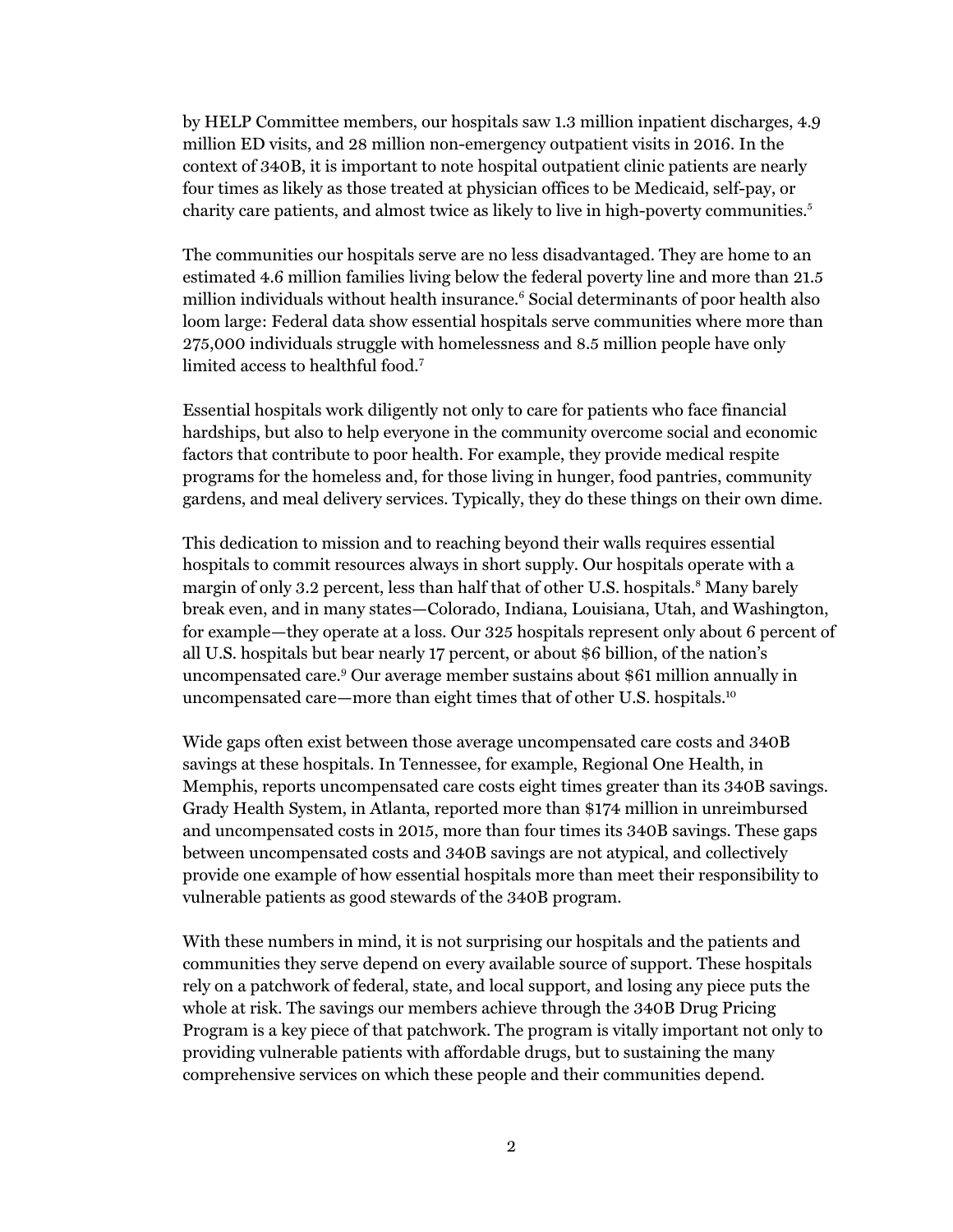Congress envisioned 340B as supporting this broader mission, and lawmakers explicitly stated this as their intention for the program. In the 1992 House report that accompanied legislation establishing the 340B program, they wrote, "In giving these 'covered entities' access to price reductions the Committee intends to enable these entities to stretch scarce Federal resources as far as possible, reaching more eligible patients and *providing more comprehensive services*."

I added emphasis to those last words to underscore a critical point: Congress designed the 340B program to do more than reduce drug costs for entities serving low-income patients. Lawmakers also intended for it to support a variety of *comprehensive services* consistent with the mission of safety-net providers, such as essential hospitals, and that our members provide daily.

We have few tools as effective as 340B for countering high drug prices. And we have no tools as cost-effective as 340B for the federal government and taxpayers: Support to hospitals comes from manufacturer discounts, not taxpayer dollars. In fact, restricting 340B likely would leave state and local governments picking up the tab for uncompensated care, or necessitate further federal investments.

## How Essential Hospitals Use 340B Savings for Vulnerable Patients

Our hospitals' work to care for low-income patients and provide entire communities with high-intensity, lifesaving services—trauma care, burn units, disaster response, and others—reflects Congress' vision for the 340B program. The list of comprehensive services made possible by 340B savings is long: free clinics and community programs for primary and chronic condition care; cancer and transplant care, including costly chemotherapy and anti-rejection drugs; medical respite care for the homeless and case management for underserved patients; training for rural hospital partners in high-risk labor and delivery and other specialized care.

Not only do 340B savings support more services, they result in better care and better care outcomes. Boston Medical Center (BMC) fills more than 1 million prescriptions annually at its pharmacies, with three-quarters provided through the 340B program. The hospital's 340B savings support its successful Specialty Pharmacy Program for more than 1,000 cancer, HIV, and other patients. Patients enrolled in this and other BMC programs reliably have medications in hand thanks to 340B—95 percent receive their medication compared with only 40 percent communitywide.

Particularly impressive are the improvements to access and outcomes for the hospital's cancer and HIV patients due to 340B. BMC has decreased the time it takes patients to get cancer drugs from an average of 11 days using outside pharmacies to the same day, using the hospital's 340B-supported pharmacy. Medication adherence has improved significantly, too, through use of the hospital's pharmacy: More than 90 percent of oncology and HIV patients have and take their medications compared with previous rates of 50 percent to 70 percent. Better health outcomes have followed, such as those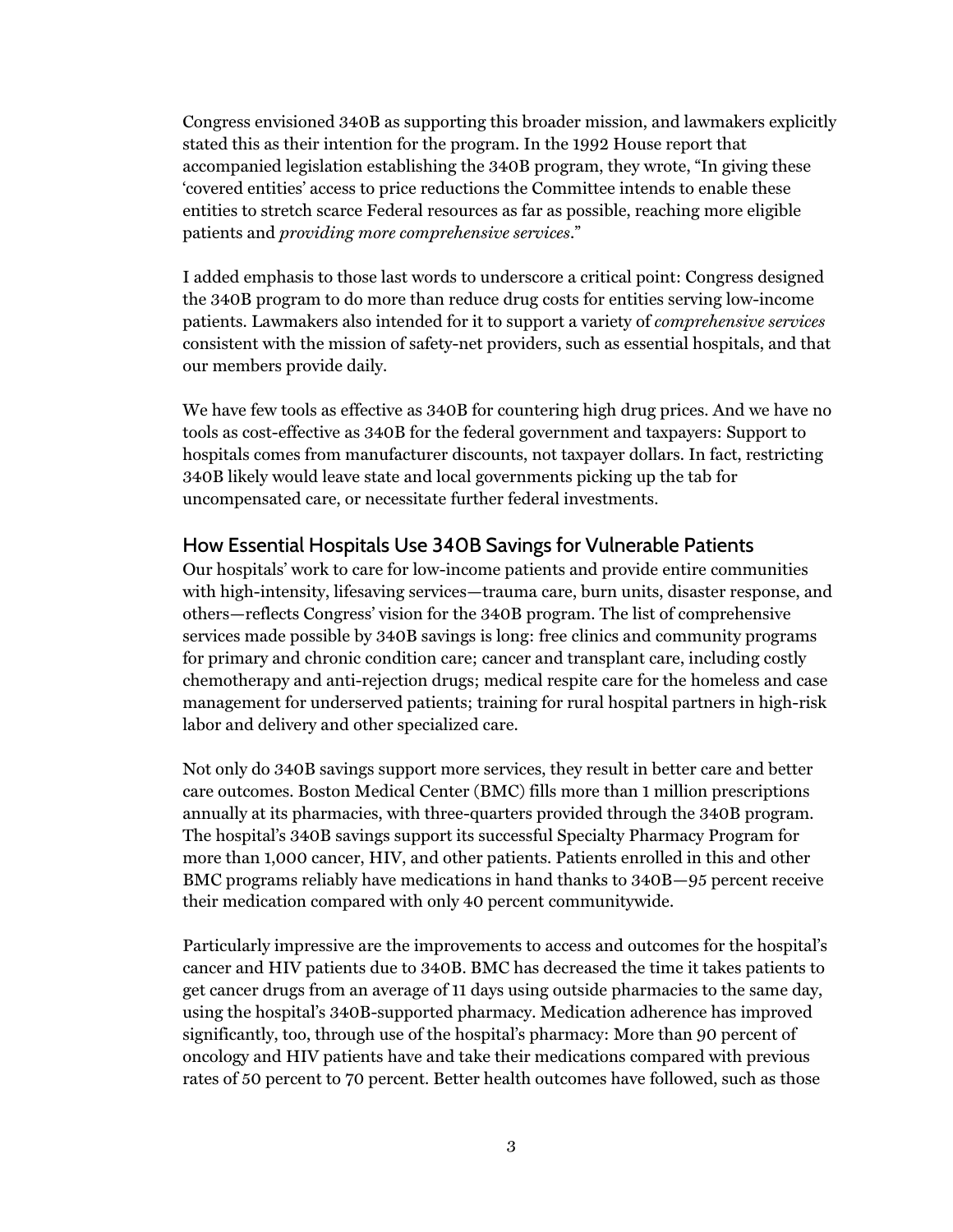for patients with hepatitis C. Patients who complete hepatitis C therapy have nearly a 100 percent chance of full recovery, and 340B has driven therapy compliance from a communitywide average of 60 percent to 99 percent at BMC.

Our hospitals across the country have similar patient stories of better access to care, better health, and cost savings through their participation in the 340B program, including these examples:

**East Alabama Medical Center (EAMC), Opelika, Alabama**—At EAMC, a patient mix that includes a high number of uninsured and Medicaid patients contributed to \$50 million in uncompensated care costs in 2016. Although falling well short of covering this gap, the 340B savings the hospital achieved—\$10 million that same year—helped EAMC make cancer treatment available to indigent, uninsured, and underinsured patients.

**Hennepin County Medical Center (HCMC), Minneapolis**—HCMC admitted a homeless, uninsured man nine times over four months at a cost of \$225,000, or more than \$56,000 a month. Pharmacists in a hospital medication therapy management program made possible by 340B savings taught the man how and when to take his medications. After regular clinic visits and improved care management, his medical expenses dropped to \$36,000—\$4,000 a month—in just nine months.

**UK HealthCare, Lexington, Kentucky**—UK HealthCare's 340B savings allow the health system to maintain dedicated pharmacy staff to help indigent, self-pay, and underinsured patients receive needed medications through copayment assistance and other financial support programs. The system, which lacks its own home infusion pharmacy, extends care through a contract home infusion pharmacy with the help of the 340B program.

**Erlanger Health System, Chattanooga, Tennessee**—Without its 340B savings—\$9 million in 2014, or about a tenth of its \$92 million in uncompensated care costs— Erlanger could not have provided some trauma, oncology, and stroke services programs to underserved patients. The health system's 340B savings also fully fund a pharmacy at its Dodson Avenue Community Health Center, which offers face-to-face counseling on medication therapy, adherence, and chronic disease management.

**University of Utah Health Care, Salt Lake City, Utah**— With its 340B savings, University of Utah Health Care provides an AIDS drug assistance program in which patients receive drugs at cost plus a minor fee. It also partners with rural hospitals to help them successfully care for patients with peripherally inserted central catheter lines or with high-risk pregnancies, increasing capacity for emergency and critical care and improving operating room procedures. This keeps patients in their communities and avoids costly transfers to other hospitals.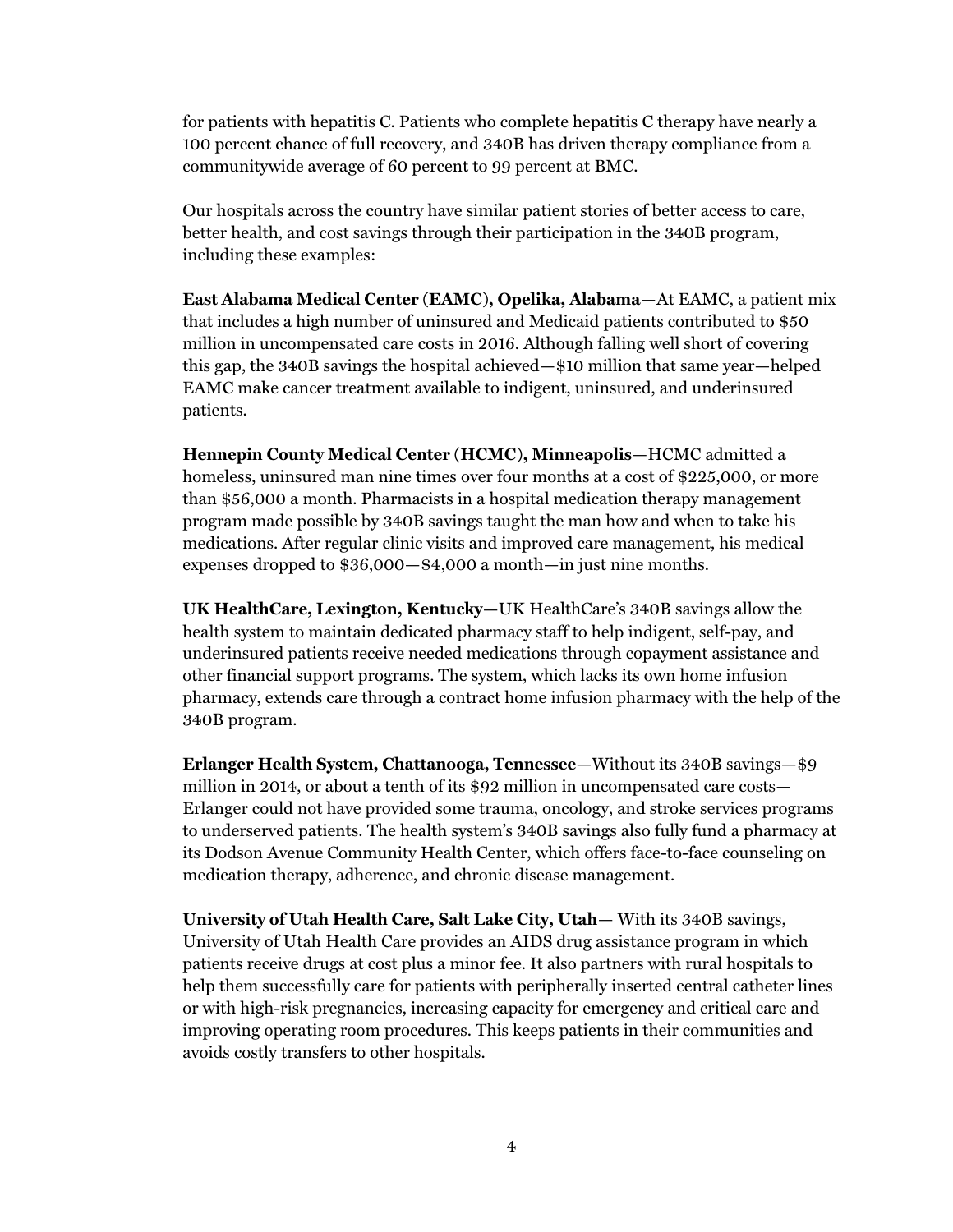**University of Virginia (UVA) Health System, Charlottesville, Virginia**—UVA Health System has one of the highest case mixes in the United States, evidence that it cares for many of the sickest patients. It also provides more than \$250 million in uncompensated care annually. The health system's 340B savings are vital to maintaining specialty services, such as home health and dialysis, and access to specialized pharmacy services for patients at high-risk of readmission.

**VCU Health, Richmond, Virginia**—Savings from the 340B program made possible the VCU Health Virginia Coordinated Care program, which contracts with primary care providers to offer a medical home for 23,000 low-income, uninsured people. The program has lowered ED use and costs and made medications available to the 80 percent of outpatients who otherwise lack prescription drug coverage.

## Essential Hospitals as Good Stewards of 340B

Since its inception, the 340B program has incorporated rigorous requirements for how hospitals and other covered entities qualify for and use the program. Rules implementing the program control how hospitals procure and dispense 340B drugs, maintain 340B drug inventories, ensure only eligible patients receive discounted drugs, and avoid duplicate discounts through the Medicaid Drug Rebate Program.

The program also has adequate safeguards to prevent hospitals from diverting 340B drugs to ineligible patients and to ensure they make appropriate contractual arrangements with outside pharmacies to extend the reach of 340B discounts to more vulnerable patients and underserved communities.

In short, the 340B program is subject to substantial oversight and monitoring. The Health Resources and Services Administration (HRSA), the federal agency that oversees the program, conducts regular audits of hospitals and other covered entities to ensure compliance with program requirements. HRSA employs a comprehensive audit process, with pre-audit, onsite, and post-audit phases, an evolving notice and hearing process for findings, and a corrective action plan and repayment component. Since it began auditing covered entities in 2012, HRSA has conducted 825 audits, mostly of hospitals. Audit reports, including the agency's findings and corrective actions by covered entities, are publicly available on the HRSA website.

By contrast, HRSA has conducted only 11 manufacturer audits since 2012, the first year the agency began actively checking drug maker compliance. This stark disparity suggests a need for more work to bring parity to the audit process and protect hospital and their patients from overcharges and inappropriately denied discounts.

Our member hospitals and health systems undergo HRSA audits regularly to ensure their compliance with 340B program rules, and they provide substantial data and respond to many questions as part of these audits. When auditors find problems, essential hospitals diligently correct shortcomings in their programs and, if warranted,